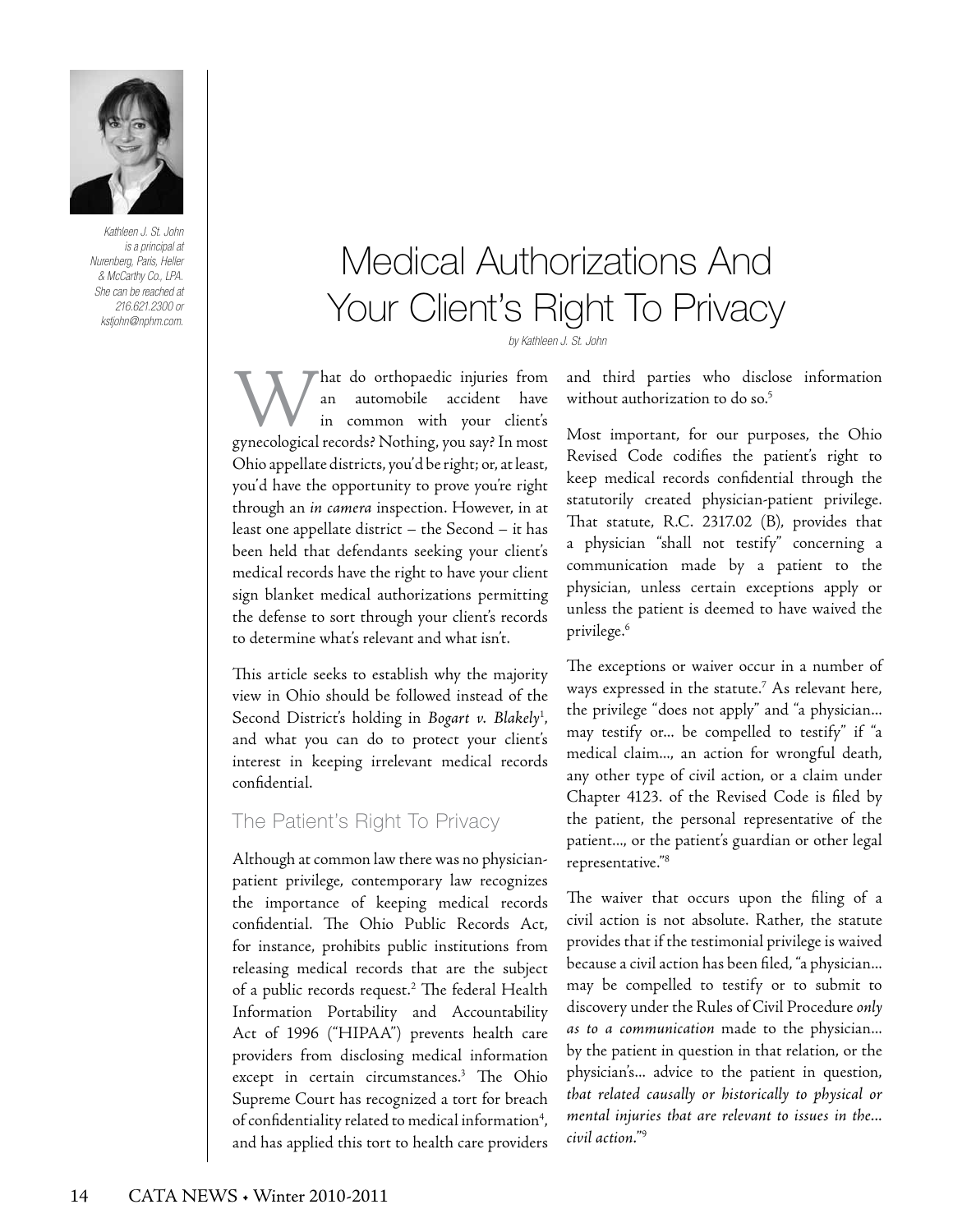Under Ohio law, therefore, discovery of a patient's medical records is statutorily limited to those records that are "causally or historically" related to the injuries in question in the lawsuit. The problem that arises, and that the case law attempts to resolve, is who gets to make the determination of whether a patient's medical records are "causally or historically" related to the injuries at issue in the lawsuit.

#### The Majority View: The Patient's Right To An In Camera Inspection

"It is axiomatic that once privileged information is disclosed, there is no way for it to be made private once again."10 Accordingly, the overwhelming majority of Ohio appellate courts that have addressed the issue have held that, where there is a good faith dispute as to whether certain medical records are causally or historically related to the injuries at issue, the documents should be provided to the court for an *in camera* review to determine whether they are subject to discovery.<sup>11</sup>

The classic situation in which this issue arises is this. The defendant in, say, a motor vehicle accident action requests the plaintiff to sign one or more medical records authorizations directing the plaintiff's health care providers to release the plaintiff's records to the defendant's attorney. Sometimes the authorizations are limited in time but still request the patient's entire medical history during that restricted time period; other times the defense demands blanket medical authorizations, releasing records as to the plaintiff's entire medical history.

In these situations, three competing interests are at stake. The plaintiff has an interest in protecting her privacy, and not disclosing any records not causally or historically related to the injuries sustained in the accident. After all, the physician-patient privilege is designed

"'to encourage patients to make full disclosure of their symptoms and conditions to their physicians without fear that such matters will later become public.'"12 If orthopaedic injuries, for instance, are what are being alleged, the plaintiff has a substantial interest in keeping the details of her sexual or reproductive history private.

The plaintiff also has an interest in knowing what records have been turned over to the defense. Blanket medical authorizations deprive her of the notice to which she is entitled in discovery under the Civil Rules.

The defense, on the other hand, has an interest in obtaining full discovery. Receiving records directly from the health care providers may be thought more efficient. And, if the plaintiff is left to determine what is causally or historically related, the defense might believe relevant records will be withheld.

Finally, the trial courts have an interest in not having to conduct *in camera*  inspections in each and every civil action in which a party's physical or mental health is at issue.

# Good Faith Belief Standard: Plaintiff's Burden

Some Ohio appellate courts resolve these competing interests by requiring a factual basis for contending that certain records are privileged antecedent to an *in camera* inspection.<sup>13</sup> Under this approach, if the trial court finds there is not a good faith belief that certain records are privileged, it need not conduct an *in camera* inspection.<sup>14</sup>

To establish a good faith belief, the plaintiff may assert that she "examined the records in question and found nothing to suggest prior treatment that might, in any way, be related to the injuries [she] sustained [in the accident in question]."15 Other courts have found

a good faith belief to exist based simply on the fact that the discovery request was overbroad on its face. For instance, in an auto accident case where the plaintiff alleged injuries to her jaws, neck, back, arms, wrists and various other parts of her body, as well as pain and mental anguish, the Seventh District found the request for the plaintiff's OB/GYN records to be overbroad on its face, requiring the trial court to conduct an *in camera* inspection.16

### Alternative Viewpoint 1: Plaintiff Should Have No Burden

At least one appellate judge has opined that it is unfair to place the burden on the plaintiff to establish a good faith belief that the medical records defendant seeks are privileged. In *Piatt v. Miller*, Judge Cosme, concurring that the trial court abused its discretion in ordering the plaintiff to sign a blanket medical authorization, disagreed that plaintiff should have *any* burden to articulate reasons why the requested records are privileged. Instead, the focus should be on requiring the party seeking discovery to narrowly tailor medical authorizations to seek only relevant medical records:

Requiring requests to be carefully tailored provides a two-fold benefit. First, such requests prevent the waste of both judicial and attorney time and resources. Overbroad discovery requests automatically create discovery disputes. Plaintiff objects, which in turn, triggers the likelihood of court involvement. Discovery requests that are properly framed to solicit only relevant information would reduce the need for in camera inspections. Court involvement would only be required when a factual (*sic*) based true impasse arises concerning the discoverability of specific records.<sup>17</sup>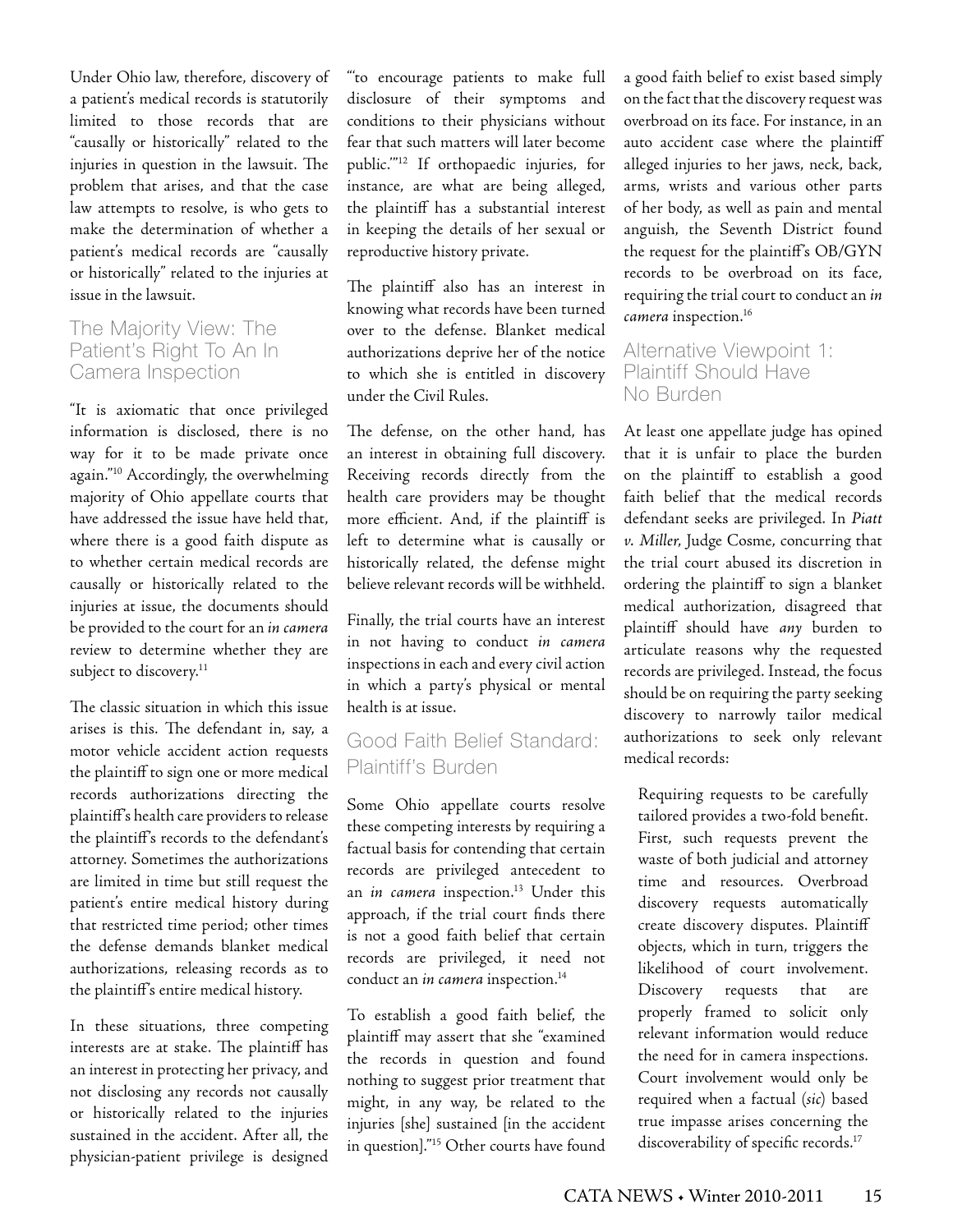#### Alternative Viewpoint 2: Plaintiff Has No Burden When Authorization Is **Overbroad**

Other Ohio appellate courts, including the Eighth District<sup>18</sup>, have at least implicitly recognized that the plaintiff is entitled to an *in camera* inspection whenever, from the overbreadth of the medical authorization, it appears that some of the material requested may be protected by the privilege. In such cases, any concern that the courts will be unduly burdened with *in camera* reviews is kept in check by the court's ability to subject a party to sanctions if she "unreasonably assert[s] the privilege."<sup>19</sup>

The Minority View: A Plaintiff May Be Required To Sign Blanket Medical Authorizations Without An In Camera Inspection

The lone Ohio appellate court that condones requiring a plaintiff to sign blanket medical authorizations without an *in camera* inspection is the Second District. Its position was set forth recently in *Bogart v. Blakely.*<sup>20</sup>

*Bogart* arose from an automobile accident in which the plaintiff alleged multiple permanent physical and mental injuries. The trial court granted a motion to compel the plaintiff to provide "full information regarding his past medical history and authorizations sufficient to obtain release of all medical records generated within the last ten years within a certain date."<sup>21</sup> Although the plaintiff did not officially move for an *in camera* inspection, he did argue, in opposition to the motion, that "an in camera review can be used to determine what is and what is not discoverable."<sup>22</sup> The trial court rejected this argument, finding that "[i]n this appellate district" the answer to the question of "whether the Plaintiff may be required to sign

blank medical authorizations as have been requested during discovery" is "yes."23

The court of appeals agreed – or, in any event, found the trial court did not abuse its discretion in compelling the plaintiff to sign the blanket authorizations.

The court's analysis was driven by an older Ohio Supreme Court case, *State ex rel. Floyd v. Court of Common Pleas*, 24 which was based on an earlier version of the privilege statute. At the time of *Floyd*, the filing of an action did not waive the physician-patient privilege until the plaintiff took the stand to testify. Under those circumstances, and applying Civ. R. 16 and the local court rules, the Court held that requiring the plaintiff to produce his/her medical records in discovery did not result in a waiver of privilege; hence, the plaintiff could be compelled to produce the medical records in discovery because she could still raise the attorney-client privilege at trial. The Second District followed *Floyd*  in *Horton v. Addy*, 25 where it upheld the trial court's order compelling plaintiff to turn over "all medical records" based on the *Floyd* distinction between producing records in discovery versus having them admitted at trial.

The Tenth District, in *Ward v. Johnson's Indus. Caterers, Inc.*, rejected the holding in *Horton*, stating that "*Horton* seemingly ignores the fact that R.C. 2317.02 (B) (2)'s protection regarding records that are causally or historically related extends to discovery, not just to testimony."26 Despite discussing the Ward decision,<sup>27</sup> the Second District in *Bogart* continued to follow *Horton*. 28 The court believed that *Horton* best resolves the competing interests, though it was most concerned with alleviating the burden on the trial courts. Thus, the court in *Bogart* stated:

As we noted in *Horton*, "The distinction between discovery and

disclosure attempts to accommodate three competing values: the confidentiality of privileged medical information, a personal injury defendant's right to effectively prepare for trial, and minimization of judicial involvement in pretrial discovery disputes. Perhaps no better accommodation is possible, particularly when trial judges must manage increasing numbers of cases.29

The court in *Bogart* also rejected the plaintiff's contention that "in camera review is a necessity when the parties cannot agree on whether medical records are related causally or historically to the injuries claimed." Oddly, the court rejected this argument at least in part because the plaintiff "failed to move for an in camera inspection"30 -- even though, earlier in the opinion, the court noted that plaintiff argued to the trial court that in camera inspections "can be used to determine what is and is not discoverable."31 But, here again, the court's decision seems to pivot on easing the trial court's burden, for it added:

Prior to trial, it is unreasonable and impractical to require a trial judge to attempt to determine whether a plaintiff's extensive medical history is relevant to the underlying action, and we accordingly conclude that Bogart is not entitled to in camera review.32

## The Problem With Bogart

The problem with *Bogart* is that it tramples the plaintiff's right to protect her unrelated medical records from discovery. Why should the defendant's attorney, paralegal, legal assistant, or expert witness be permitted to ogle the plaintiff's OB/GYN records when what is alleged in the lawsuit is a neck sprain? As the late Chief Justice Moyer stated:

*Biddle* stressed the importance